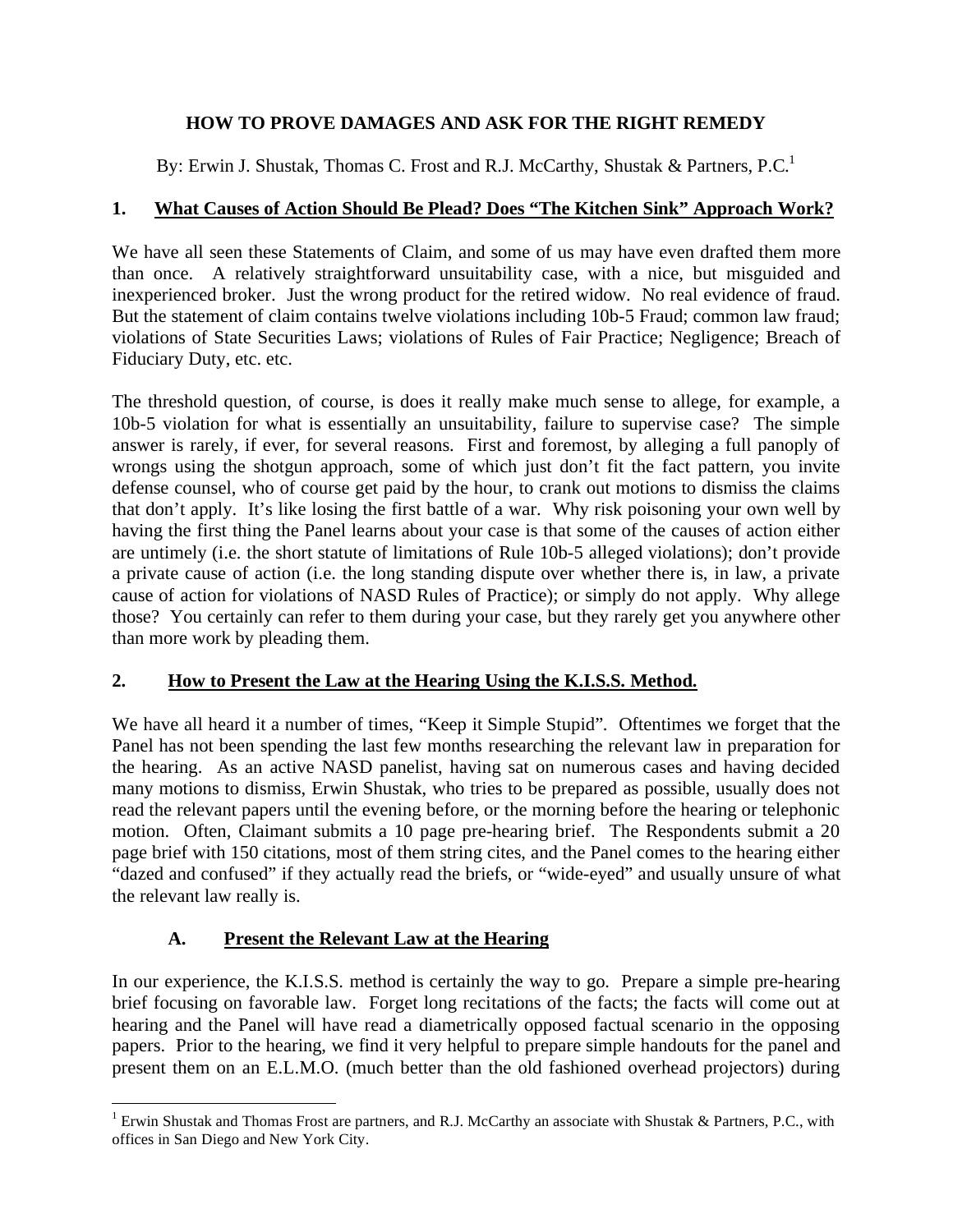our opening. We display relevant, simple quotes and statements of the law in our "show and tell" presentation. Panels typically will recall a simple quote shown bigger then life on a screen than they will finding it buried in a lengthy complicated brief. Don't forget that most panelist are not attorneys and briefs and string cites mean nothing to most of them. They need to be spoonfed, in very small spoonfuls, the few, salient legal points. This forces the panel to read and listen to the law; while at the same time giving them something simple they can rely on when awarding damages.

# **B. Use a Law Professor**

We have also found it very helpful to use a law professor to assist in presenting legal authority. Not only does this enhance the credibility of your argument, it also really helps the Panel understand the law. Remember, law professors, at least the good ones, are accustomed to teaching concepts to law students in a way they will understand. Obviously, hiring a law professor as an expert can be costly and may be economical only in a large damage case, but we have had excellent results using law professors who are specialists in their respective areas. We have used a Dean of a law school whose specialty was securities law; a Professor who wrote the book on broker-dealer law and, most recently, our own Professor Joe Long, one of the best legal experts we have used, who recently testified in a case we had in Utah involving State Securities Laws of California, Arizona and Utah. Joe Long wrote the two-volume treatise on "State Securities Laws", published by West. He put his two volumes on the table and proceeded to give a complete and thorough discourse on why the various state securities laws did not apply in our case (it was a defense case for a national charity). Law professors are like "talking briefs". The sole arbitrator (it was a AAA case) was also a law professor and paid very close attention to Joe's testimony. Arbitrators, in our experience, are much more apt to listen to what an expert has to say than they are to read a brief.

# **3. The Measure of Damages-How to Get Away From the Pure Out Of Pocket Approach**

# **A. The California State Securities Act - The Perfect Cause of Action if Applicable**

In order to determine if the California State Securities Act applies to a particular transaction, review California Corporation Code Section 25008, which provides that a sale of a security is made in California, for purposes of the Act, when the offer to sell emanates from this state, *or* when the offer to buy is accepted in this state. California Corporations Code § 25008(a) and (b). Thus, a sale occurs "in this state" even if the purchaser is in, and communicates acceptance of the offer to sell from, for example, New York. *Diamond Multimedia Sys., Inc*. v. *Superior Court*, 19 Cal 4th 1036, 1050 (Cal S. Ct. 1999).

# **i. Civil Liability for Non-Registration Securities**

If the case involves a private offering of unregistered securities in California, we conduct extensive discovery on the offering, usually with the guidance of an expert in California Blue Sky laws, to determine if the offering was properly exempt from registration. If a sloppy transactional lawyer failed to properly qualify the offering for an exemption, you may have a great opportunity to seek rescission of an investment in a case that may otherwise be difficult to win. Evidence of non-registration can be demonstrated by obtaining a certificate of nonregistration, or similar document, from the California Department of Corporations. The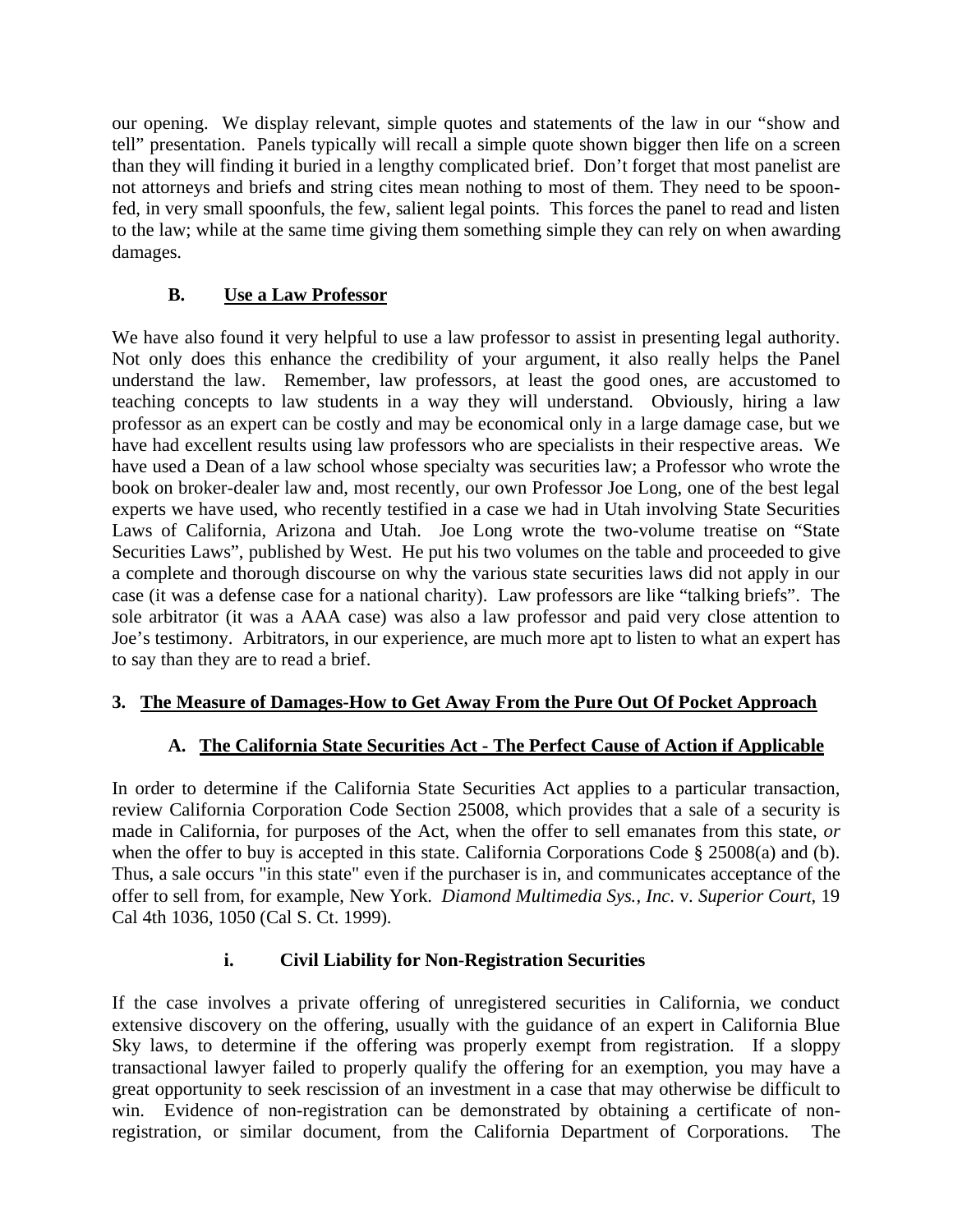Respondent must then prove that a valid exemption applies as an affirmative defense.<sup>2</sup> Cal. Corp. Code §§ 25110, 25102.

### **ii. Misrepresentations or Omissions Under Cal. Corp. Code § 25401**

Cal. Corp. Code § 25401 prohibits the offer, sale or purchase of a security through communications that include an untrue statement or omit a material fact.<sup>3</sup> Cal. Corp. Code § 25501 provides the remedies available to a plaintiff victimized by a violation of § 25401 and includes a suit for damages or rescission.<sup>4</sup>

Cal. Corp. Code §§ 25401 and 25501 differ from common law negligent misrepresentation in that: (1) proof of reliance is not required, (2) although the fact misrepresented or omitted must be "material," no proof of causation is required, and (3) plaintiff need not plead defendant's negligence. Rather, § 25501 provides that as an affirmative defense to a § 25401 cause of action, a defendant may: (1) prove that he exercised reasonable care and did not know of the untruth or omission; (2) show that even if he had exercised reasonable care, he would not have known of the untruth or omission; or (3) show that the plaintiff knew the facts concerning the untruth or omission. Cal. Corp. Code § 25501; *Bowden* v. *Robinson*, 67 Cal. App. 3d 705, 715 (Cal. Ct. App. 1977).

## **B. The Boam Case**

In *Boam v. Trident Financial Corporation*, (1992) 6 Cal.App.4th 738, Plaintiffs purchased limited partnership interests and successfully brought an action against the general partner for statutory securities fraud under California Corporations Code § 25401. Plaintiffs were awarded damages consisting of their entire investment of \$182,130.00. Plaintiffs appealed, however, arguing the verdict was defective, as a matter of law, because they were not awarded mandatory interest pursuant to Cal. Corp. Code § 25501.

<sup>1</sup>  $2<sup>2</sup>$  If the offering is not public and less than 35 unaccredited investors are involved, who are each sophisticated, Respondents may relay on a Federal Rule 506 exemption, which preempts state Blue Sky laws. A Rule 506 exemption may apply where Respondents reasonably believed the unaccredited investors were sophisticated and capable of evaluating the merits and risks of the prospective investment. 17 CFR § 230.506(B)(2)(ii). One way to avoid this is to demonstrate that the offering was public, via a seminar to prospective investors who were not properly screened and pre-qualified.

 $3$  Cal. Corp. Code § 25401 states: It is unlawful for any person to offer or sell a security in this state or buy or offer to buy a security in this state by means of any written or oral communications which includes an untrue statement of a material fact or omits to state a material fact necessary in order to make the statements made, in light of the circumstances under which they were made, not misleading.

<sup>&</sup>lt;sup>4</sup>Cal. Corp. Code § 25501 states: Any person who violates Section 25401 shall be liable to the person who purchases a security from him or sells a security to him, who may sue either for rescission or for damages (if the plaintiff no longer owns the security), unless the defendant proves that the plaintiff knew the facts concerning the untruth or omission or that the defendant exercised reasonable care and did not know (or if he exercised reasonable care would not have known) of the untruth or omission. **Upon rescission, a purchaser may recover the consideration paid for the security, plus interest at the legal rate, less the amount of any income received on the security, upon tender of the security.**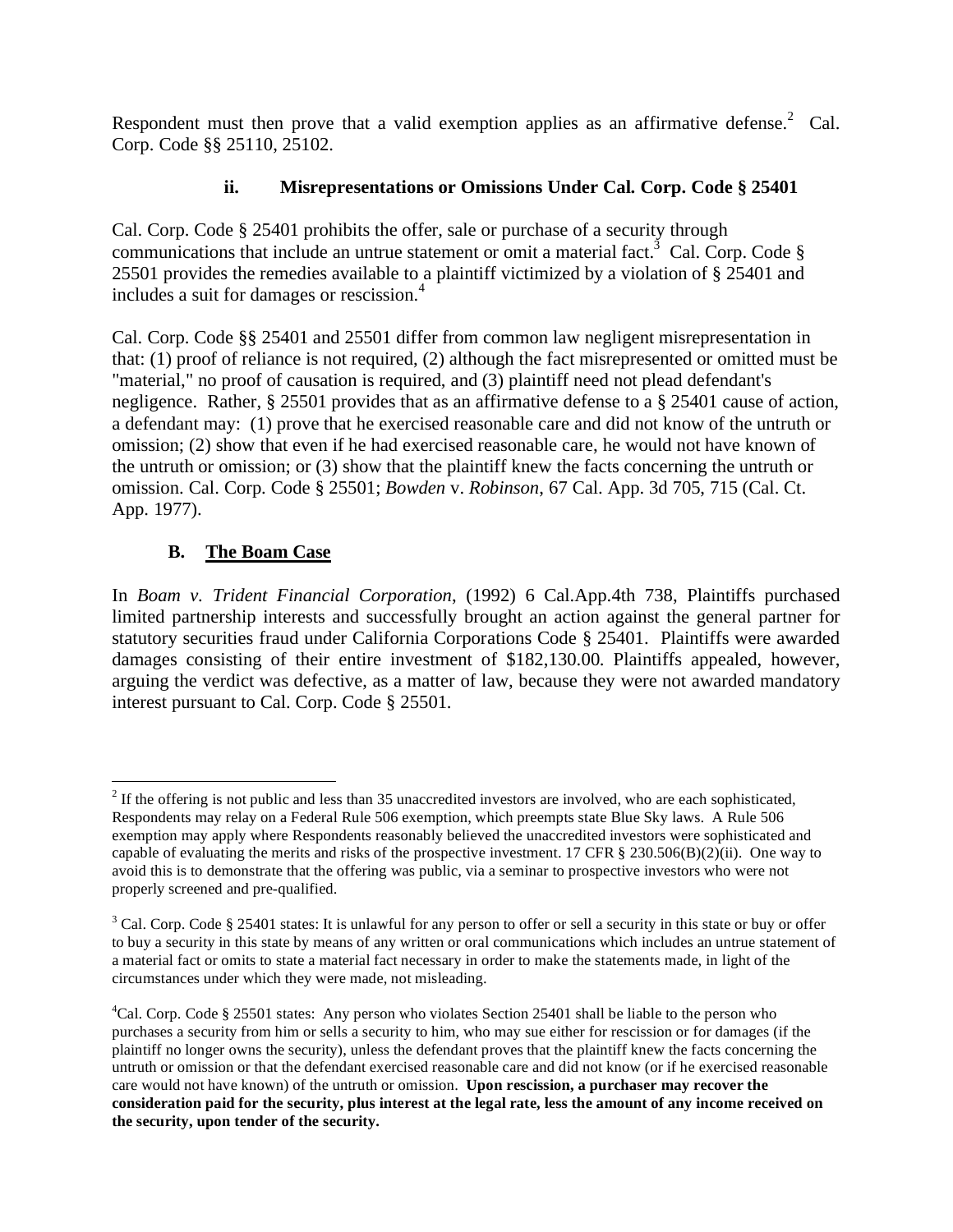After interpreting the definition and use of the word "may" contained in § 25501, the court likened it to "must" or "shall", and held that when a violation of a California state securities law is involved, the damages **must** be calculated as follows: "Consideration" + "Interest" – "Income received" = "Recovery". Failure to grant the statutory damages, including interest in this case, violates the law and provided grounds to set aside the award. *Boam*, 6 Cal. App. 4th at 744, 745.

# **C. Violations by Registered Investment Advisers**

When you have a claim involving a Registered Investment Adviser, and the Claimant entered into a contract for "advisory services," it is worth investigating whether any portion of the contract violates the Investment Advisers Act of 1940 ("Act"). If the contract does violate a Section or Rule of the Act, the United States Supreme Court has held that a limited private right of action exists under Section 215 for rescission.<sup>5</sup> In *Transamerica Mortgage Advisors, Inc. v. Lewis*, (1979) 444 U.S. 11, the Supreme Court concluded "that when Congress declared in § 215 that contracts are void, it intended that the customary legal incidents of voidness would follow, including the availability of a suit for rescission or for an injunction against continued operation of the contract, and for restitution." *Transamerica*, 444 U.S. 11, 19.

For example, if an advisory contract provides for "compensation to the adviser on the basis of a share of the capital gains, or the capital appreciation of the funds" of the claimant as defined in Section  $205(a)(1)$ , then the investor must be a "qualified client" pursuant to Rule 205-3.<sup>6</sup> If the Claimant is not a "qualified client," or does not meet any of the other exceptions, then the contract violates the Act and is void, allowing for rescission. Often, these are facts are unknown at the outset and surface only after discovery. In a recent case handled by our office, the respondents turned over a letter from the S.E.C. indicating that the Investment Advisory failed to comply with the Act in two regards. First, the Investment Advisor and the Offering Materials required the investor to be an "accredited investor" (i.e. net worth of at least \$1 million) when, in fact, the law had been changed several years earlier requiring the investor to be a "qualified client" with a minimum net worth, after the investment, of at least \$1.5 million. In addition, the SEC found the offering circulars were defective and misleading in that they depicted annual returns based solely on the returns received by someone who had invested early on in the program. Having had the SEC find the offering to be defective and misleading in those two regards, gave us a statutory basis for rescission, a much easier case to prove that a substantive argument of whether the investment was unsuitable.

# **D. California Rule: "The Benefit of the Bargain" Damages**

 $\overline{a}$ 

When there are no statutory violations and the claims involve a breach of fiduciary duty (unsuitability, churning, etc.), Respondents will throw all sorts of case law in their brief

 $<sup>5</sup>$  Section 215(b) of the Investment Advisers Act of 1940 states: Every contract made in violation of any provision of</sup> this title and every contract heretofore or hereafter made, the performance of which involves a violation of, or the continuance of any relationship, or practice in violation of any provision of this title, or any rule, regulation, shall be **void** (1) as regards the right of any person who, in violation of any such provision, rule, regulation, or order shall have made or engaged in the performance of any such contract...

<sup>6</sup> Rule 205-3(d)(1) (CFR 275.205-3) states: the term **qualified client** means…A natural person who has a net worth (together with assets held jointly with a spouse) of more then **\$1,500,000** at the time the contract was entered into.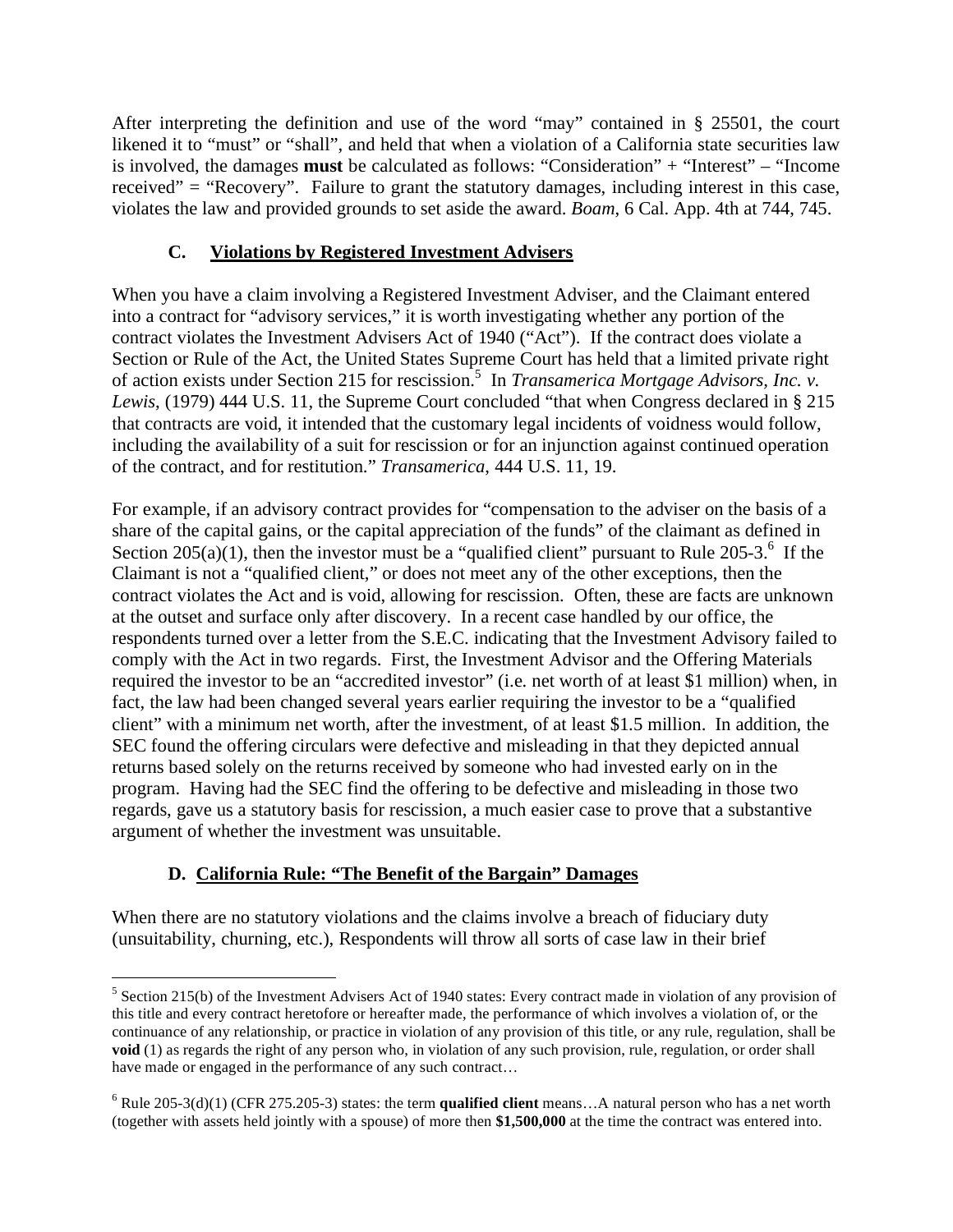supporting "net out-of-pocket" losses as the proper measure of damages.<sup>7</sup> In California, however, courts have routinely granted plaintiffs the "benefit of the bargain" measure of damages in breach of fiduciary duty cases. The "benefit of the bargain" damages includes the value of the plaintiff's securities at the time the Respondent advised the customer to alter his or her portfolio, plus the amount such securities would have earned (assumed earnings), less the value of the securities and cash returned by defendants." *Twomey v. Mitchem, Jones & Templeton*, (1968) 262 Cal.App.2d 690, 730-731.

In *Twomey*, the defendants breached their fiduciary duty to plaintiff by advising her to switch to unsuitable investments and engage in excessive transactions. In granting the plaintiff the "benefit of the bargain" damages, the court relied on Cal. Civ. Code § 3333:

"For a breach of an obligation not arising from contract, the measure of damages, except where otherwise expressly provided by this code, is the amount which will compensate for **all** the detriment proximately caused thereby, whether it could be anticipated or not."

In addition, the court specifically rejected the defendants argument that damages based on what the securities would have earned was too conjectural and speculative. The court stated, "It may be inferred that the portfolio selected by the defendants did not do as well because it was unsuitable for the customer's needs, and not because of market fluctuations." Furthermore, there would be merit in attributing part of the loss to market conditions, only if that drop would have affected the "proper portfolio for the type of customer involved". *Twomey*, 262 Cal. App. 2d at 731-732.

The "benefit of the bargain" rational in *Twomey* has been cited in other seminal California cases when awarding damages resulting from a breach of fiduciary duty. In *Vucinich v. Paine, Webber, Webber, Jackson & Curtis, 803 F.2d 454 (9<sup>th</sup> Cir. 1986), the court went even further* and held that it was "an abuse of discretion" to not allow the plaintiff to introduce expert testimony to prove the value of the "benefit of the bargain" damages and held:

The district court also excluded expert testimony as to what the present value would be of the stocks in the portfolio Vucinich inherited. **The established California measure of damages for breach of fiduciary duty "in advising plaintiff to switch into unsuitable investments" is the difference between what the plaintiff has now and what the plaintiff would have had on the date the fiduciary relation closed if plaintiff had retained the original portfolio and had received the benefit of its appreciation and dividends**. (Citing *Hobbs*, 164 Cal. App. 3d at 197). California rejects the view that such damages are conjectural and speculative and that the plaintiff might have done worse "if

 $\overline{a}$ 

<sup>&</sup>lt;sup>7</sup> Common cases cited by the respondents supporting "net-out-of-pocket" theme, or worse, for measuring damages in various circumstances include: *Rolf v. Blyth, Eastman Dillon & Co*., 637 F.2d 77, 84 (2d Cir. 1980) (Damages measured by difference in market value of account before and after the fraud adjusted by the percentage change in the appropriate market index); *Barrows v. Forest Laboratories Inc*., 742 F.2d 54 (2d Cir. 1984) (Court rejected benefit of bargain theory as too speculative); *Messer v. E.F. Hutton & Co.*, 833 F.2d 909 (11<sup>th</sup> Cir. 1987) (Court upheld J.N.O.V. on damage award holding that investor had failed to prove lost profits because he did not show the existence of a investment plan which incorporates a predetermined response to market conditions); *Resolution Trust Co. v. Strock, Strock & Laven*, 1994 WL 241639 (S.D. Fla. 1994) (Court denied claim for lost profits because comparison with standard index, was as a matter of law too speculative) *Ambassador Hotel Co. v. Wei-Chuan Inv*., 189 F.3d 1017, 1030 (9<sup>th</sup> Cir. 1999) (Measure of damages in 10b-5 case, without a breach of fiduciary duty is out of pocket losses, not benefit of the bargain)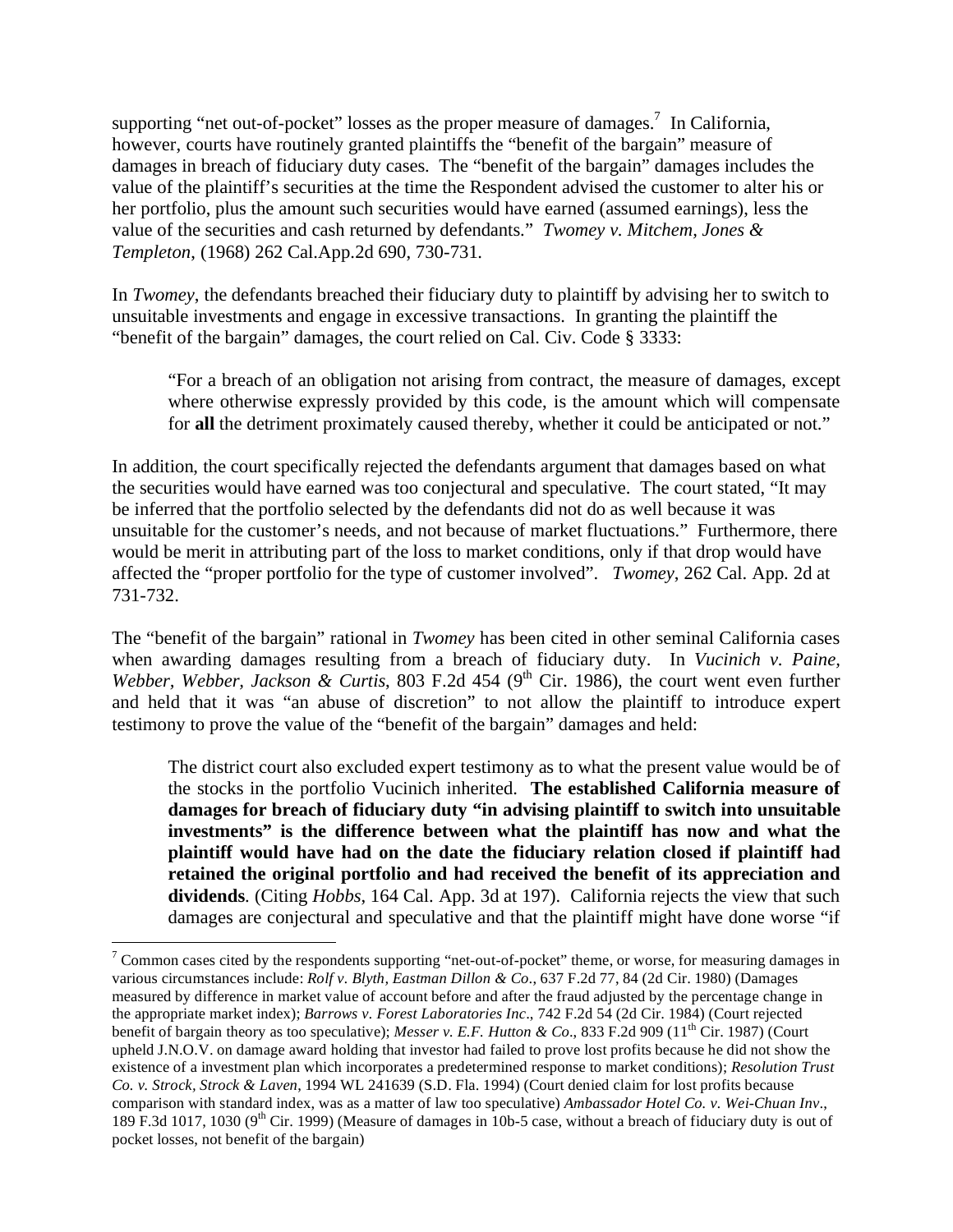left to her own devices" (Citing *Twomey*, 262 Cal. App. 2d at 731) If the plaintiff is entitled to such damages, she is entitled to prove them. Expert testimony was an appropriate way to introduce a mathematical calculation that could as easily been introduced by stipulation. In excluding the testimony the trial court abused its discretion. *Vucinich*, 803 F.2d 454, at 461-462.

In *Hobbs v. Bateman Eichler, Hill Richards, Inc,* (1985) 164 Cal. App. 3d 174, the court used the "benefit of the bargain" method of calculating compensatory damages and awarded punitive damages against the firm.<sup>8</sup>

# **E. Sales by Unlicensed Individuals - "Finders Law"**

In January 1, 2005, a new arrow for the quiver arrived in the form of the "Finders Law." Following the passing of California Assembly Bill 2167, Cal. Corp. Code § 25501.5 was added and reads:

 $(a)(1)$  A person who purchases a security from or sells a security to a broker-dealer that is required to be licensed and has not, at the time of the sale or the purchase, applied for or secured from the commissioner a certificate under Part 3 (commencing with Section 25200), that is in effect at the time of the sale or purchase authorizing the broker-dealer to act in that capacity, may bring an action for rescission of the sale or purchase or, if the plaintiff or the defendant no longer owns the security, for damages.

(2) Upon rescission and tender of the security, a purchaser may recover the consideration paid for the security plus interest at the legal rate, less the amount of income received on the security.

(4) Damages recoverable under this section by a purchaser shall be an amount equal to the difference between the following: (A) the price at which the security was bought plus interest at the legal rate from the date of purchase; (B) the value of the security at the time it was disposed of by the plaintiff plus the amount of any income received on the security by the plaintiff.

(b) The court, in its discretion, may award reasonable attorney's fees and costs to a prevailing plaintiff under this section.

The legislative purpose of this new law is to crack down on the unlicensed individuals who locate and solicit investors. "Finders" are normally instrumental in raising capital for private placements and are normally compensated based on the amount of funds they raise. Oftentimes, finders will actually sell a security on behalf of an issuer. As of January 1, 2005, such conduct carries harsh civil penalties that should be exploited the next time your claim involves a finder. (The full text of Assembly Bill 2167 and news article from *The Pipe Report* interpreting the same are attached in Appendix "A")

 $\overline{a}$ <sup>8</sup> A more detailed discussion of *Hobbs* is contained the "Punitive damages" section below.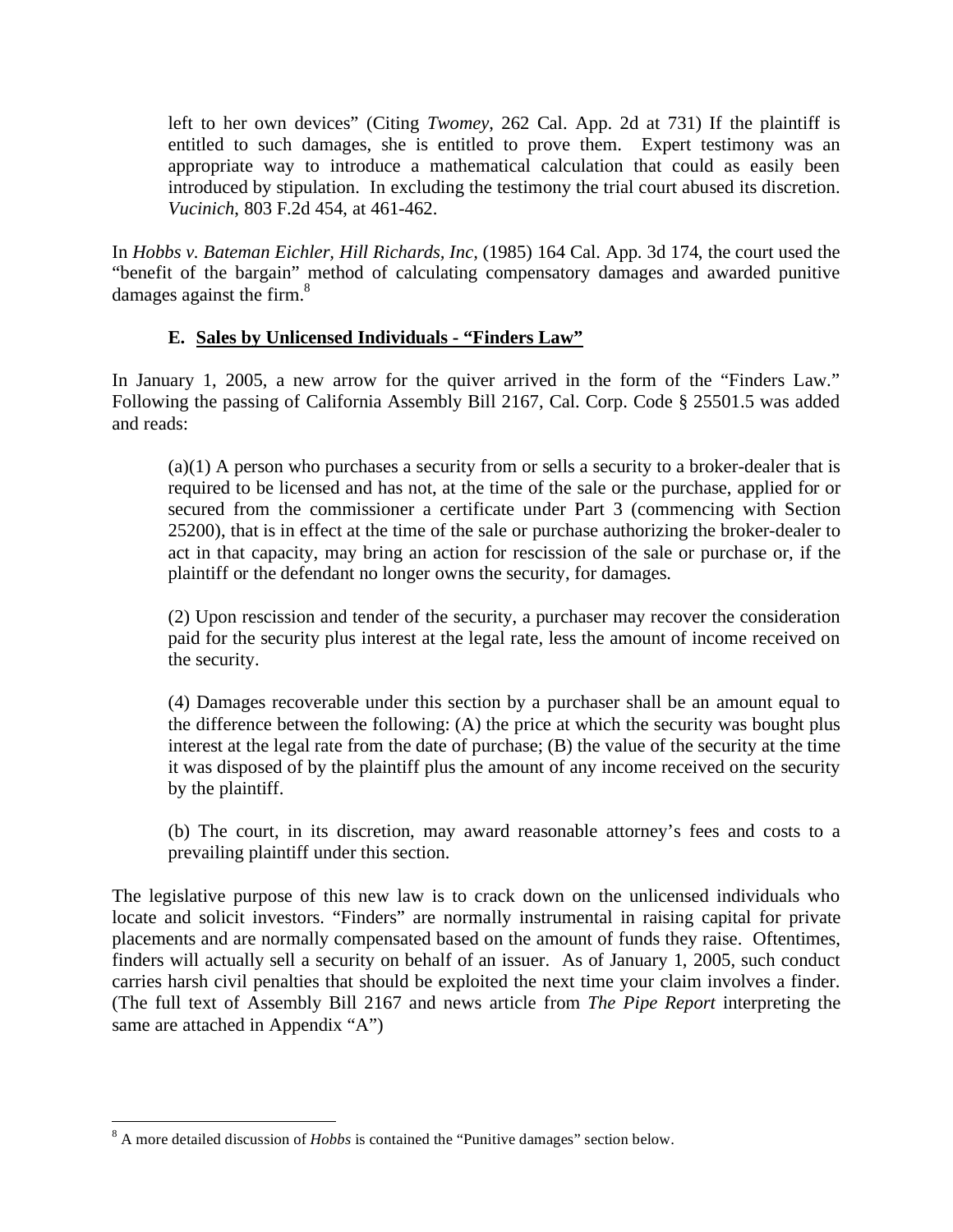#### **4. Beefing Up the Damages**

#### **A. Legal Fees - Mutuality of Demand**

 As a general rule, our firm virtually always asks for attorney's fees, primarily since we know that by asking for them, as a purely "knee jerk" reaction, defense counsel will similarly ask for them, thereby stepping into our trap. We use the series of cases that hold that where both sides in an arbitration ask for legal fees, they have implicitly authorized the Panel to award legal fees. This can be very effective for a Panel that wants to award legal fees but is on the fence.

 Where both parties to an arbitration seek attorney fees, courts routinely hold the parties have thereby jointly submitted the issue to the arbitrators, who then have the parties' consensual jurisdiction to award attorney fees. *U.S. Offshore, Inc. v. Seabulk Offshore, Ltd.*, 753 F. Supp. 86, 92 (S.D.N.Y. 1990). In *Seabulk*, the Court concluded that since both parties had requested attorney fees, the arbitrators had the power and authority, given them by the parties who both asked for them, to award legal fees and costs:

**If both parties sought attorney fees, as was apparently the case here, then both parties agreed pro tanto to submit that issue to arbitration, and the arbitrators had jurisdiction to consider that issue and to award them**. *Seabulk Offshore, Ltd.*, 753 F. Supp. at 92. See also, *Accord Prudential-Bache Secs., Inc. v. Tanner*, 72 F.3d 234, 243 (1st Cir. 1995) (finding that where both parties requested attorney's fees from the arbitration panel, the awarding of fees was within the scope of the agreement to arbitrate); *First Interregional Equity Corp. v. Haughton,* 842 F. Supp. 105, 112 (S.D.N.Y. 1994), citing *Neuberger & Berman v. Donaldson Lufkin and Jenrette Securities Corp.*, No. 91-16833 (N.Y. Sup. Ct., N.Y. County 1992).

In *Marshall & Co., Inc. v. Duke*, 114 F.3d 188  $(11<sup>th</sup> Cir. 1997)$ , the Eleventh Circuit Court of Appeals reached the same conclusion., involving an appeal from a District Court judgment confirming an NASD arbitration that included attorney fees. On the issue of the Panel's authority to award legal fees and costs where both sides requested them, the Court of Appeals observed:

First, the parties agreed to submit the issue of attorney fees and expenses to the Panel so that an enforceable "bi-lateral agreement" exists. Second, the NASD rules and the Uniform Submission Agreement executed by the Claimants provide for submission of all disputes by the parties to the arbitration. Third, every judicial and quasi-judicial body has the right to award attorneys' fees under the common law bad faith exception to the "American Rule." *Marshall & Co., Inc. v. Duke*, 114 F.3d at 189-190 (citations omitted).

The *Marshall* Court went on to note that:

The district court held that the panel could award attorney's fees under all three sources of authority. Only one source of authority is necessary to affirm that decision. Since it appears clear that both parties sought an award of their fees, without a jurisdictional objection from the other, the issue of who should get fees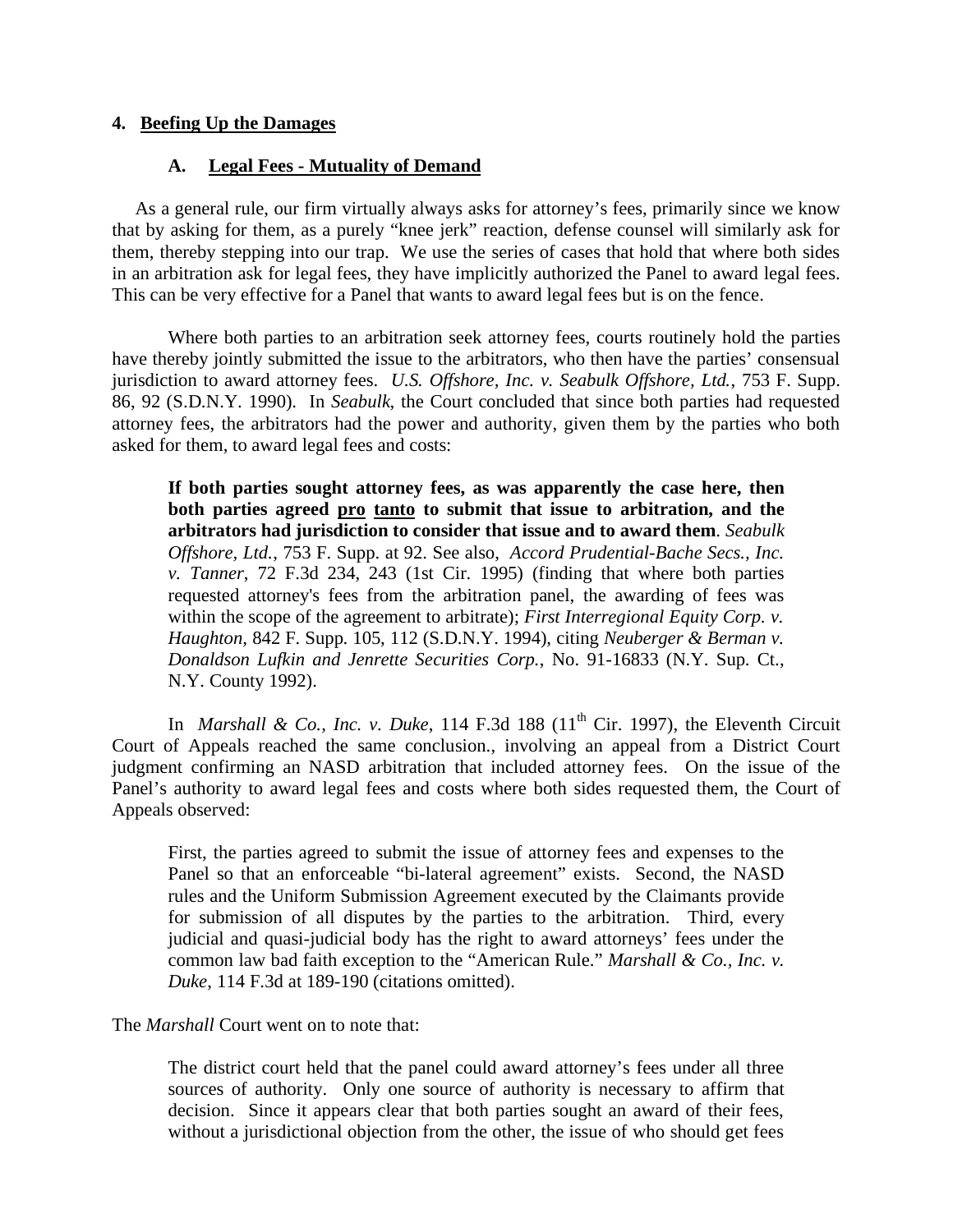and how much was effectively submitted by agreement of the parties. In any event, the arbitrators have the power to award attorney's fees pursuant to the "bad faith" exception to the American Rule that each party bears its own attorney's fees. *Marshall & Co., Inc. v. Duke*, 114 F.3d at 190.

In light of the fact that both Claimants and Respondent have requested an award reimbursing their legal fees in this matter, the Arbitrators are also empowered to award fees and costs. *The Arbitrator's Manuel* (May 2005), pg. 32.

### **B. California Financial Abuse of Elder Statute**

Another way to beef up damages, when the facts are appropriate, is to assert that respondents financially abused an elder, and therefore, the statute mandates an award of attorney fees and costs. In an attempt to further curtail financial abuse of elders, the California legislature amended Cal. Wel & Inst Code § 15657.5 on January 1, 2005. The amended version of § 15657, for purposes of recovering attorney's fees and costs, now requires that the financial abuse of an elder be proven by a "preponderance of the evidence" instead of the prior "clear and convincing" standard. § 15657.5 now reads:

(a) Where it is proven by a **preponderance of the evidence** that a defendant is liable for financial abuse, as defined in Section  $15610.30^9$ , in addition to all other remedies otherwise provided by law, the court **shall award to the plaintiff reasonable attorney's fees and costs...** 

(b) Where it is proven by a preponderance of the evidence that a defendant is liable for financial abuse, as defined in Section 15610.30, and where it is proven by clear and convincing evidence that the defendant has been guilty of recklessness, oppression, fraud, or malice in the commission of the abuse, in addition to reasonable attorney's fees and costs set forth in subdivision (a), and all other remedies otherwise provided by law . . .

#### **C. Exemplary or Punitive Damages**

 $\overline{a}$ 

Due to arbitration panel's reluctance to award punitive damages, the first step in requesting such an award is to remind a panel that they are authorized to award punitive damages in excess of actual damages to punish wrongdoing. *The Arbitrator's Manual* (May 2005), pg. 32. Once the

 $9$  California Welfare and Institutions Code § 15610.30 states: (a) Financial abuse of an elder or dependant adult occurs when occurs when a person or entity does any of the following:

<sup>(1)</sup> Takes, secretes, appropriates, or retains real or personal property of an elder or dependent adult to a wrongful use or with intent to defraud, or both.

<sup>(2)</sup> Assists in taking, secreting, appropriating, or retaining real or personal property of an elder or dependent adult to a wrongful use or with intent to defraud or both.

<sup>(</sup>b) A person or entity shall be deemed to have taken, secreted, appropriated, or retained property for a wrongful use if, among other things, the person or entity takes, secretes, appropriates or retains possession of property in bad faith.

<sup>(1)</sup> A person or entity shall be deemed to have acted in bad faith if the person or entity knew or should have known that the elder or dependent adult had the right to have the property transferred or made readily available to the elder or dependent adult or to his or her representative.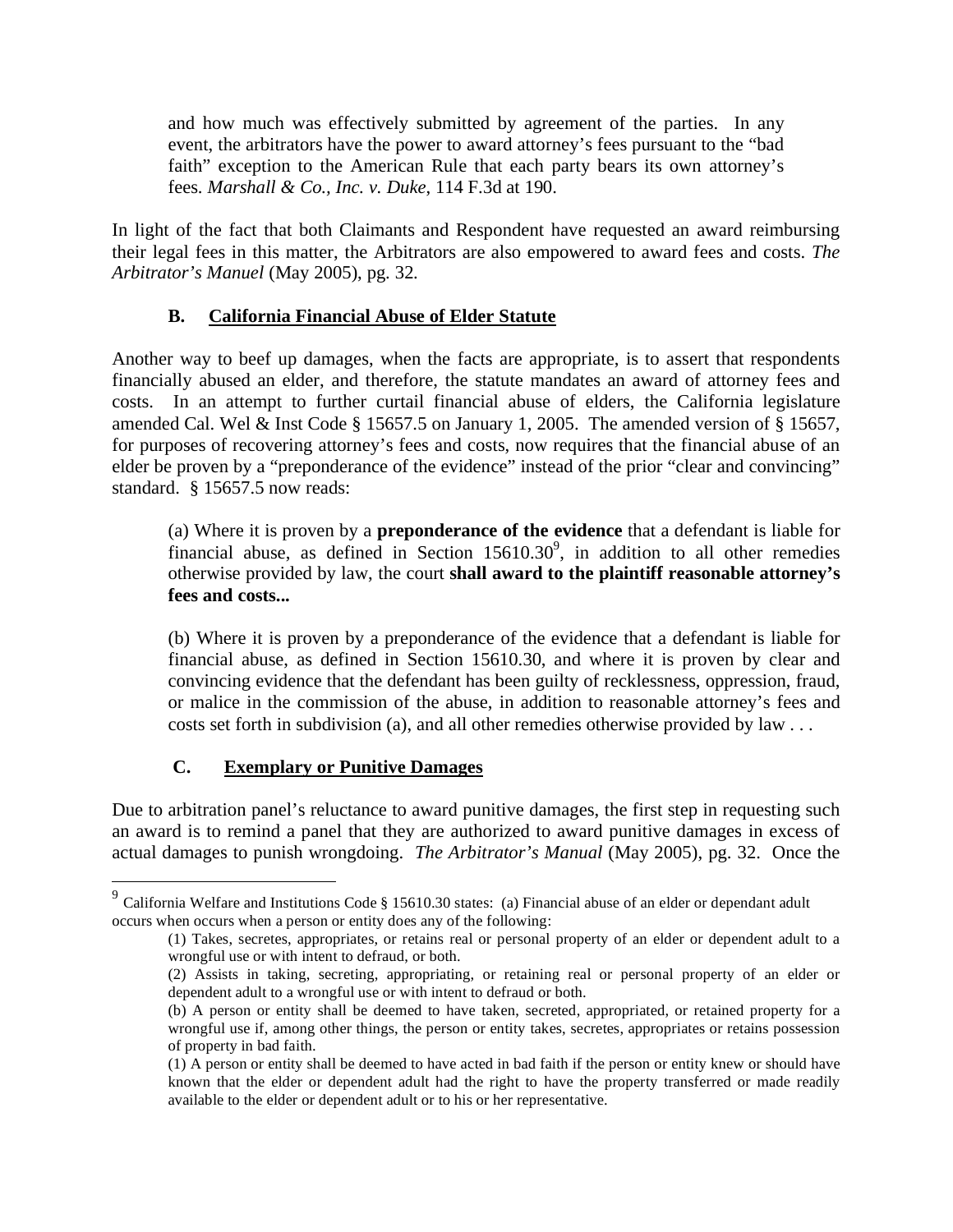Panel is educated on their power to award punitive damages, you need to provide a statutory or other basis on which they can base their award. The Award form filled out by Panels asks if punitive damages are being awarded and, if so, the basis for awarding them. In the case of a financial abuse of an elder situation, an award of punitive damages is authorized by Cal. Wel & Inst Code § 15657.5(b). Just putting the relevant sections of that statute on the screen, highlighted, may be enough to convince a Panel that punitive damages should be awarded and gives them the hook they need on which to hand the punitive damage award.

Like most jurisdictions, punitive damage awards in California are seemingly granted in only the most egregious breach of fiduciary duty situations. For example, *Hobbs v. Bateman Eichler, Hill Richards, Inc,* (1985) 164 Cal. App. 3d 174*,* was a breach of fiduciary duty case that involved unauthorized trading, churning and unsuitable investments. The Plaintiff was a 65-year old widow with no investment experience. In *Hobbs*, the Court awarded \$96,000 in compensatory damages against both the broker and the firm, and \$220,000 in punitive damages against the firm.

In *Hobbs*, The court decided that because broker's wrongful conduct was ratified and approved by a "managing agent" of the firm punitive damages were justified. The Court stated, "punitive damages may be properly awarded against a principal because of an act by an agent if (a) the principal authorized the doing and manner of the act; or (b) the agent was unfit and the principal was reckless in employing him; or (c) the agent was employed in a managerial capacity and was acting in the scope of employment, or (d) the employer or a manager of the employer approved or ratified the act." *Hobbs,* 164 Cal. App. 3d at 193. Citing *Agarwal v. Johnson* (1979) 25 Cal. 3d 932, 950.<sup>10</sup>

Evidence showed that the broker unmercifully churned the account, made hundreds of unauthorized trades and falsified information on the Plaintiff's customer account agreement in "conscious disregard for" the plaintiff's rights. *Hobbs,* 164 Cal. App. 3d at 194, 195; See also Code Civ. P. § 3294. The punitive damage award, therefore, was justified and not excessive under the factors laid out by the Supreme Court in *Neal v. Farmers Ins.* (1978) 21 Cal.3d 910, 928. The court considered the nature of the defendant's acts, the amount of compensatory damages, and also the firms' net worth, and concluded that the punitive damages ratio of 2.3 times compensatory damages was comparatively low. *Hobbs,* 164 Cal. App. 3d at 194, 195. Furthermore, in computing the \$96,000.00 compensatory damage award, the court followed the *Twomey* formula and added the amount the securities would have been worth had she not turned them over to Defendants in the first place. *Hobbs* 164 Cal. App. 3d at 197.

In similar breach of fiduciary duty and churning case, the court upheld a punitive damage award of \$160,000 against a brokerage firm. The punitive damages were 3.6 times the compensatory award of \$45,000. *Pusateri v. E.F. Hutton & Company* (1986) 180 Cal.App.3d 247. In a recent decision, the 5<sup>th</sup> Circuit Court of Appeals, interpreting California law, affirmed a \$2.9 million punitive damages award in a breach of fiduciary duty case. In addition to the \$6.3 million in compensatory damages, the punitive damage award was upheld even though the Panel failed to

<sup>1</sup>  $10$  If it is difficult to establish that a supervisor "ratified" the act of the broker, a simple way of establishing the such responsibility is California Code of Regulations § 260.210(b)(4) which states, **"A broker-dealer shall be responsible for the acts, practices, and conduct of an agent in connection with the purchase or sale of securities until such time as they have been properly terminated and the Form U-5 has been filed with the CRD of NASD."**